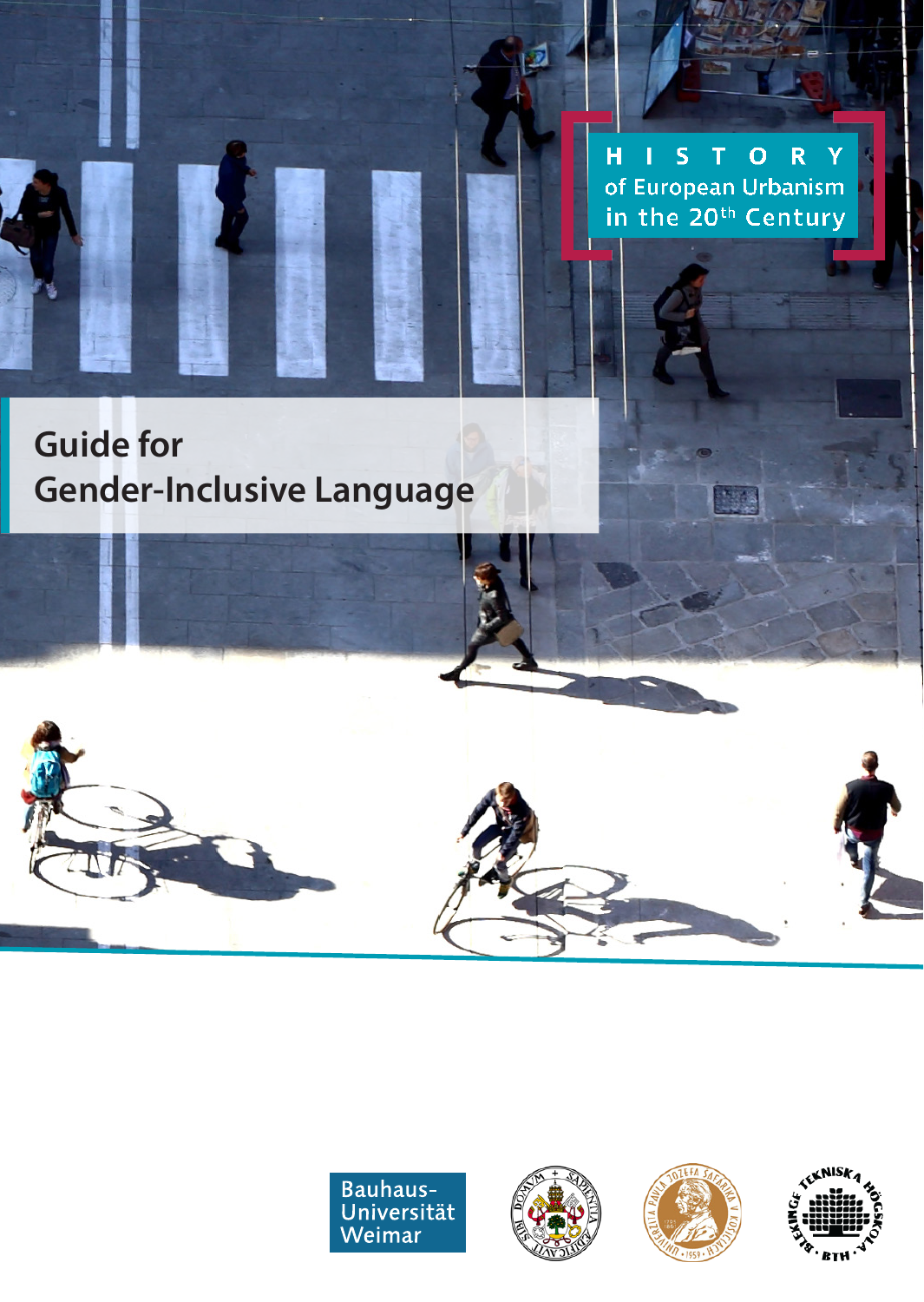#### **Background**

Language influences the way we think and how we act and therefore should be used deliberately. Avoiding gender-based discrimination starts with language. Careful use of language and images can influence attitudes and expectations of the audience or readership, and this can positively affect people's consciousness over time.

To attain gender equality in language women, men and those who do not identify with one gender have to be addressed in language as persons of equal dignity, value and respect. The use of generic masculine forms contradicts to the fundamental idea of equality and therefore has to be avoided.

There are a lot of different strategies to use gendersensitive and inclusive language. Some examples of gender-specific and gender-neutral language as well as literature with further information are presented in this guide.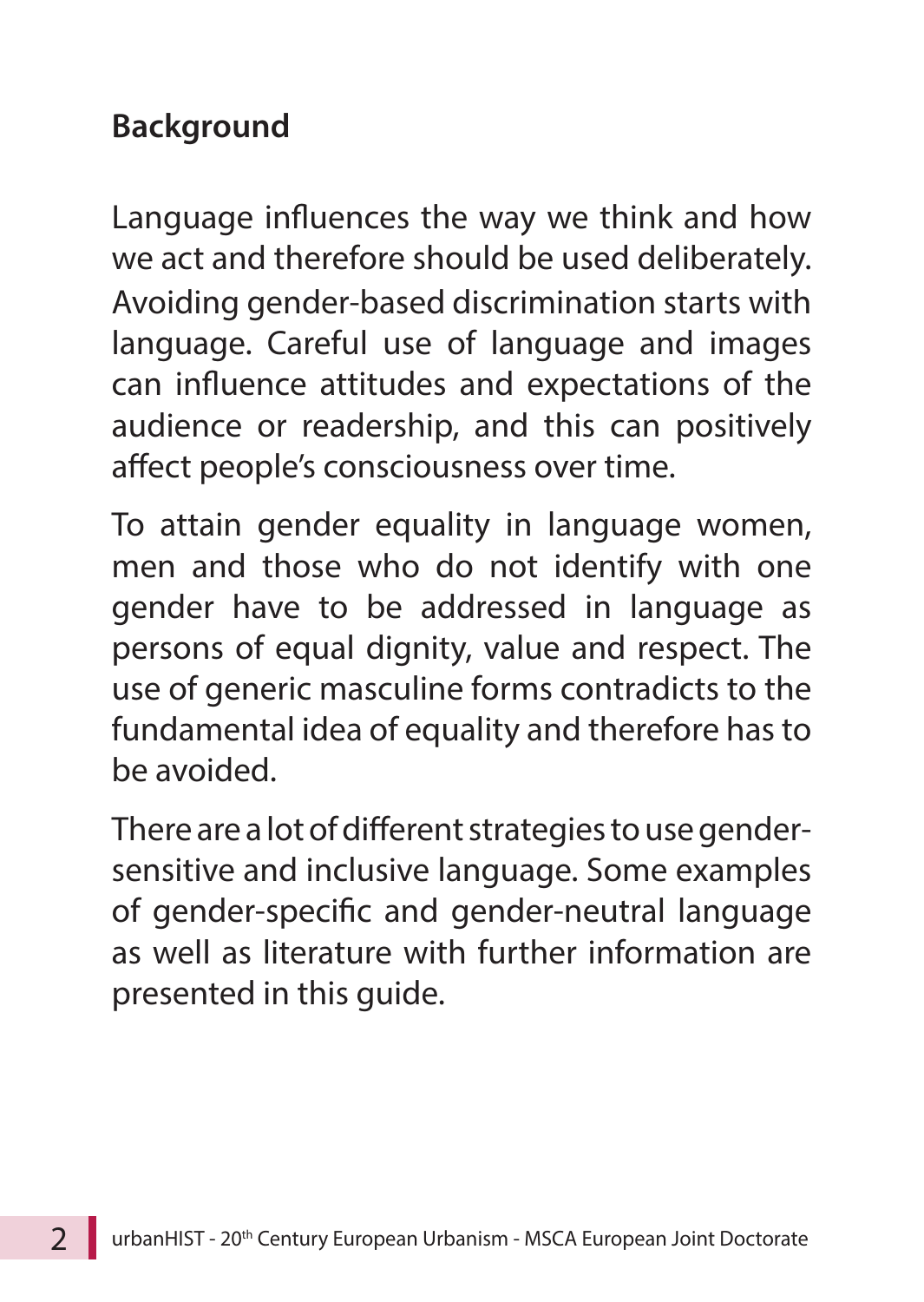### **Gender-specific nouns**

The specific naming of a gender ensures that the gender feels addressed (e.g. in letter salutation or addresses).

Gender-specific naming of a person: man/woman, Mr/Ms

An alternative to the generic "he" is the use of "he or she" (or alternatively "she or he").

| Original                                                               | <b>Alternative</b>                                                                      |
|------------------------------------------------------------------------|-----------------------------------------------------------------------------------------|
| Anyone who wants to<br>go to the game should<br>bring his money.       | Anyone who wants to<br>go to the game should<br>bring his or her money.                 |
| The typical student<br>knows what he wants to<br>do when he graduates. | The typical student<br>knows what he or she<br>wants to do when she<br>or he graduates. |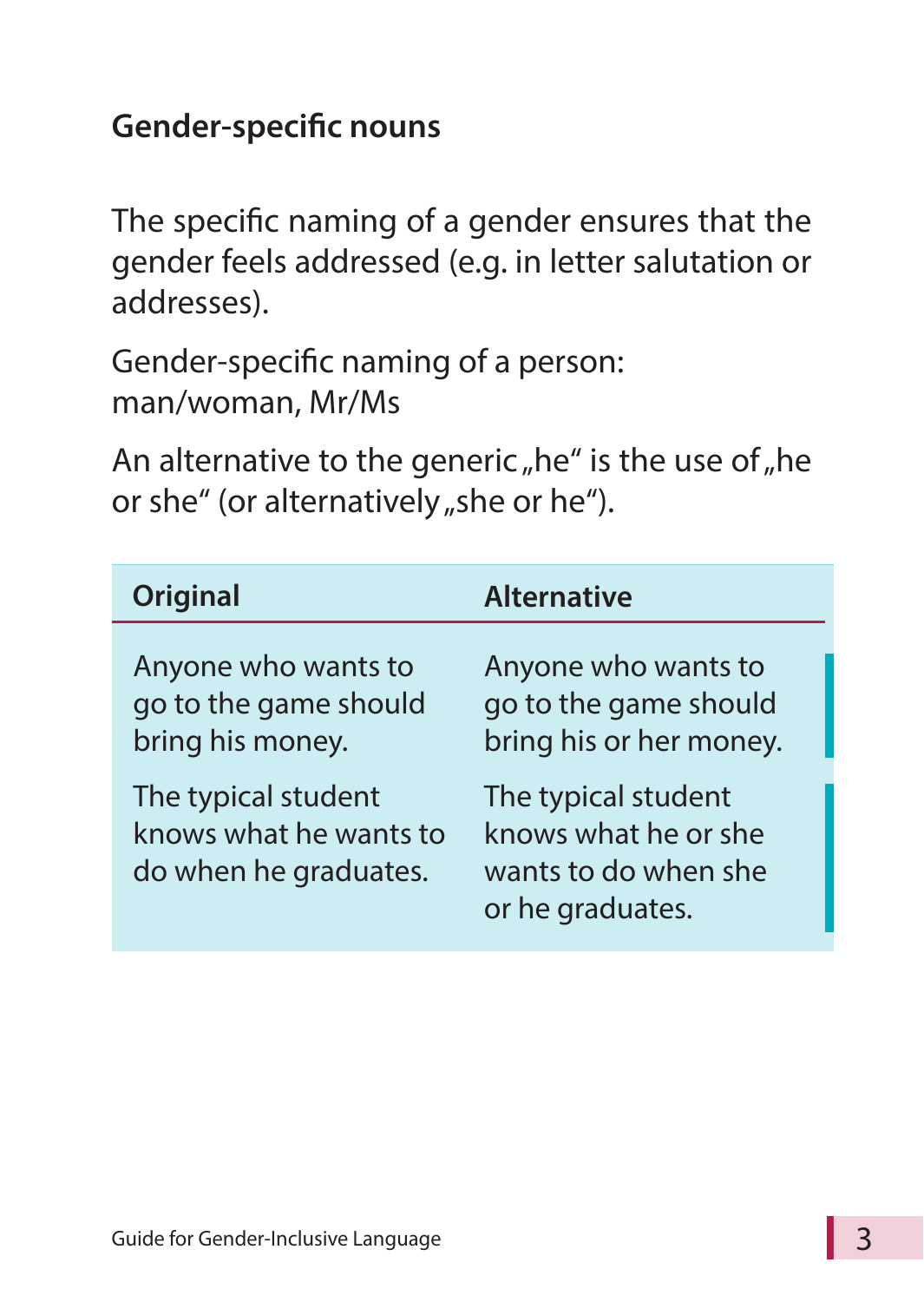#### **Gender-neutral nouns**

If the message of a text should be indefinite or neutral concerning the gender, there are different possibilities to avoid the generic masculine form. An alternative to the generic "he" and "his" is the use of "they", "their" and "them" in the singular.

| Original                 | <b>Alternative</b>    |
|--------------------------|-----------------------|
| Anyone who wants to go   | Anyone who wants to   |
| to the game should bring | go to the game should |
| his money.               | bring their money.    |
| The typical student      | Most students know    |
| knows what he wants to   | what they want to do  |
| do when he graduates.    | when they graduate.   |

The use of the word "man" as in "man's impact" has the effect of excluding women. Alternative expressions, however, can be found:

| Original           | <b>Alternative</b>                     |
|--------------------|----------------------------------------|
| mankind            | humanity, people,<br>human beings      |
| man's achievements | human achievements                     |
| man-made           | synthetic, human-made,<br>manufactured |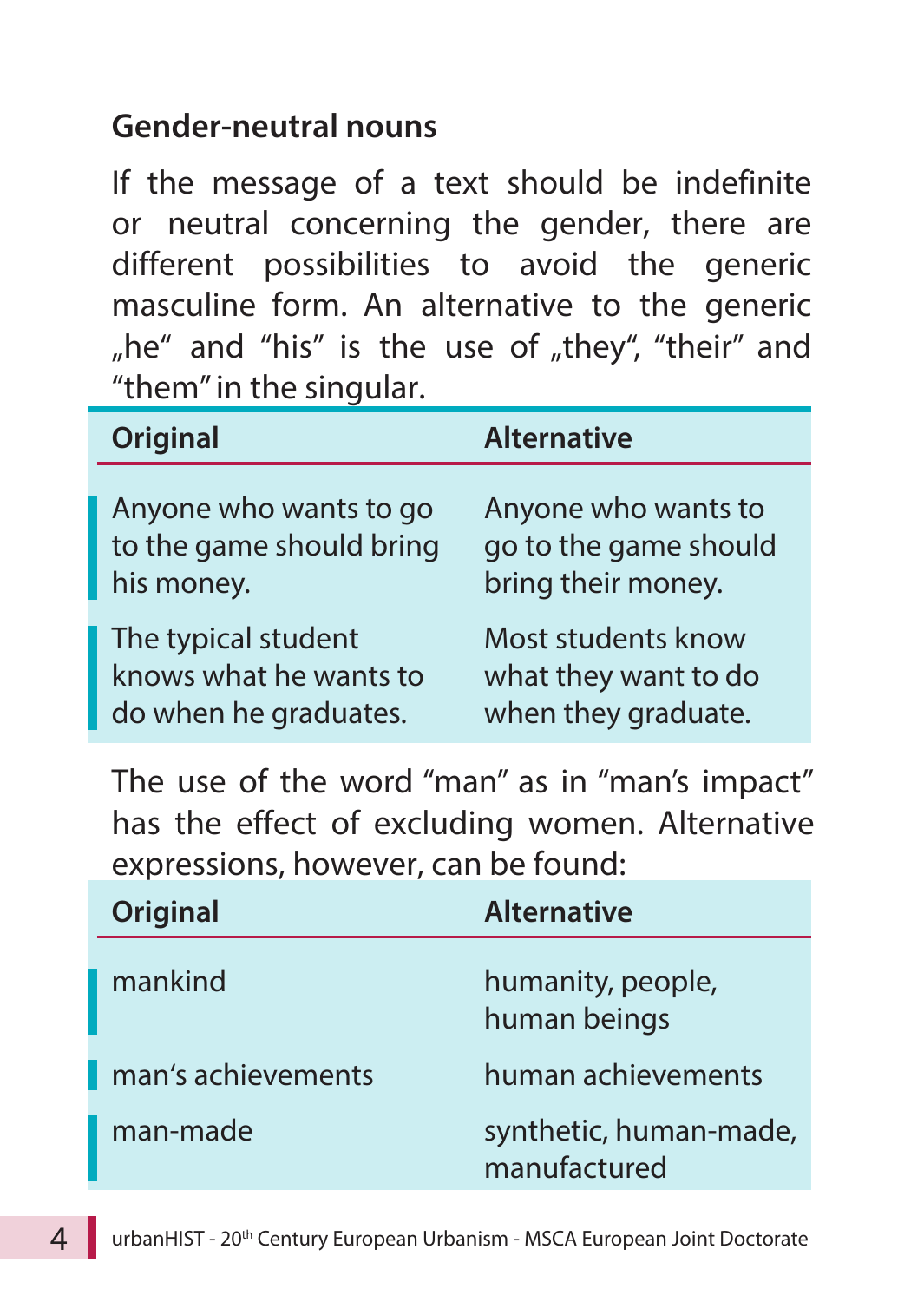Stereotyped views of women's and men's role can also be expressed through occupations. To modify some nouns can help to avoid these stereotypes in occupations.

| <b>Original</b>  | <b>Alternative</b>                                                        |
|------------------|---------------------------------------------------------------------------|
| chairman         | coordinator, moderator,<br>presiding officer, head,<br>chair, chairperson |
| businessman      | business executive,<br>business person                                    |
| fireman          | firefighter                                                               |
| postman, mailman | post or mail worker                                                       |
| stewardess       | flight attendant, cabin                                                   |
| policeman        | crew                                                                      |
|                  | police officer                                                            |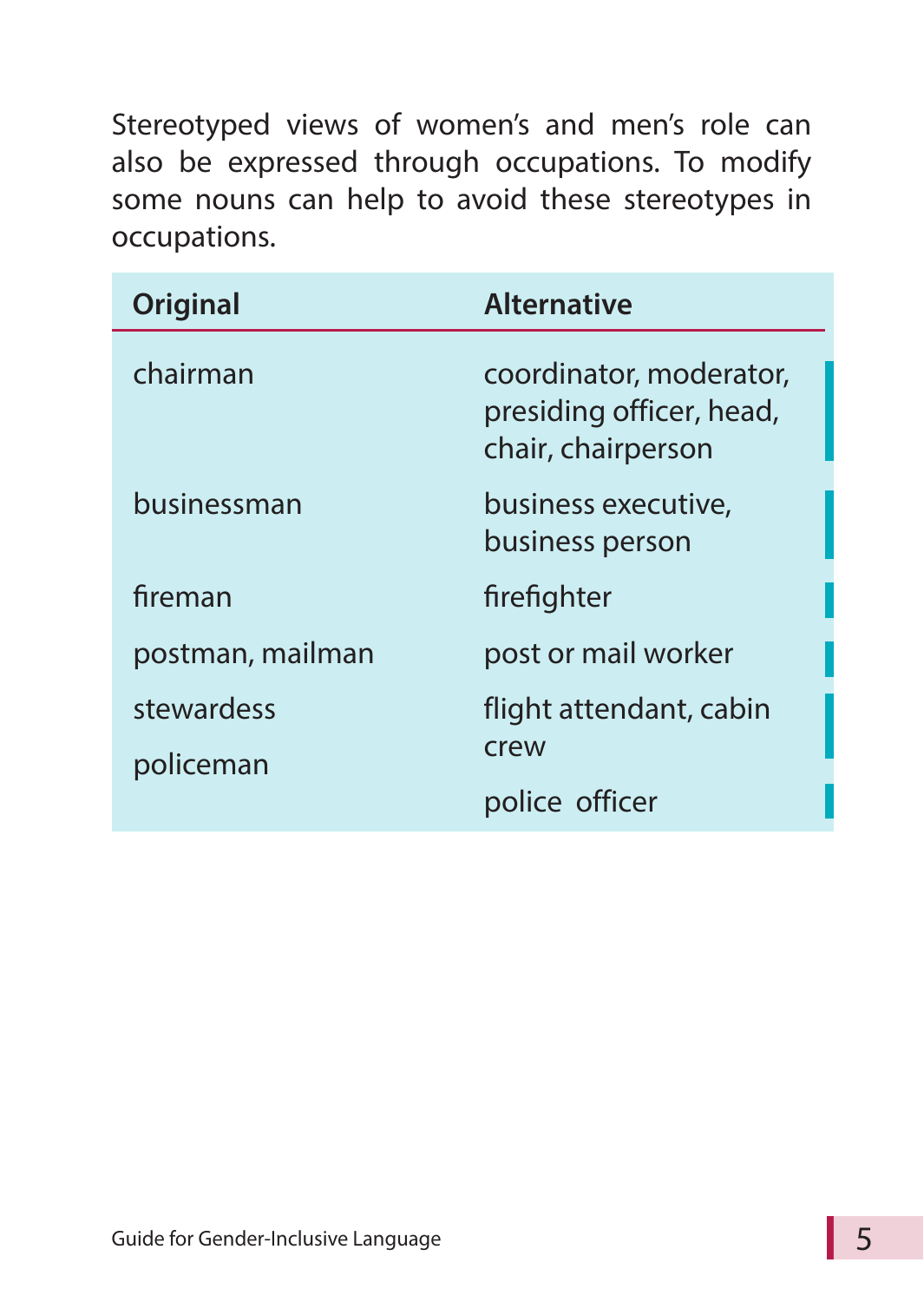#### **Literature**

Barron, Dennis (1986): *Grammar and Gender*. New Haven: Yale University Press.

Canary, Daniel; Dindia, Kathryn (1998): *Sex Differences and Similarities in Communication*. Mahwah, NJ: Erlbaum.

Coates, Jennifer (1994): *Women, Men and*  Language. A sociolinguistic account of gender *differences in language.* New York: Longman.

Harmon, Mary Rose; Wilson, Marilyn (forthcoming): *Beyond Grammar. Language, Power, and Classroom Discourse.* Mahwah, NJ.

Longmire, Linda; Merrill, Lisa (1998): *Untying the Tongue Gender, Power, and the Word.* Westport, CT: Greenwood.

Miller, Casey; Swift, Kate (1988): *Handbook of Nonsexist Writing for Writers, Editors, and Speakers*. New York: Harper & Row.

Myra, Sadker; Sadker, David (1994): *Failing at Fairness*. New York: Charles Scribner's Sons.

National Council of Teachers of English (2002): *Guidelines for Gender-Fair Use of Language*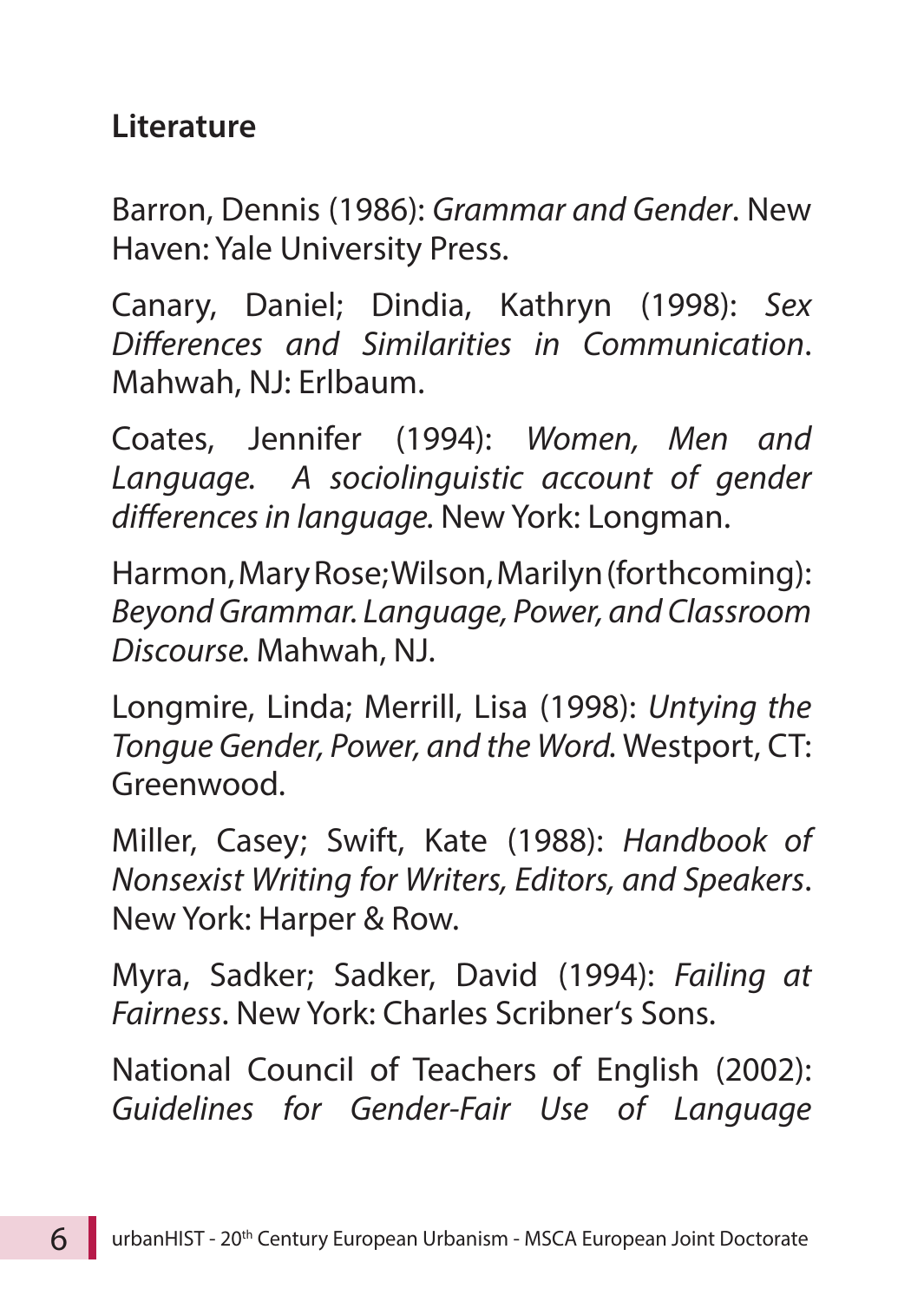(available online: http://www.ncte.org/positions/ statements/genderfairuseoflang).

Penelope, Julia (1990): *Speaking Freely. Unlearning the Lies of the Fathers' Tongues*. New York: Pergamon Press.

Purdue University's Online Writing Lab: *Appropriate Language* (available online: https:// owl.english.purdue.edu/owl/owlprint/608/).

Romaine, Suzanne (1999): *Communicating Gender.* Mahwah, NJ: Erlbaum.

Schwartz, Marilyn; Task Force on Bias-Free Language of the Association of American University Presses (1995): *Guidelines for Bias-Free Writing*. Bloomington: Indiana University Press (available in Raynor Reference).

Spender, Dale (1989): *The Writing or the Sex? Or, Why You Don't Have to Read Women's Writing to Know It's No Good.* New York: Pergamon Press.

Tannen, Deborah (1993): *Gender and Conversational Interaction*. New York: Oxford University Press.

Trudgill, Peter (1995): *Sociolinguistics. An Introduction to Language and Society.* New York: Penguin Books.